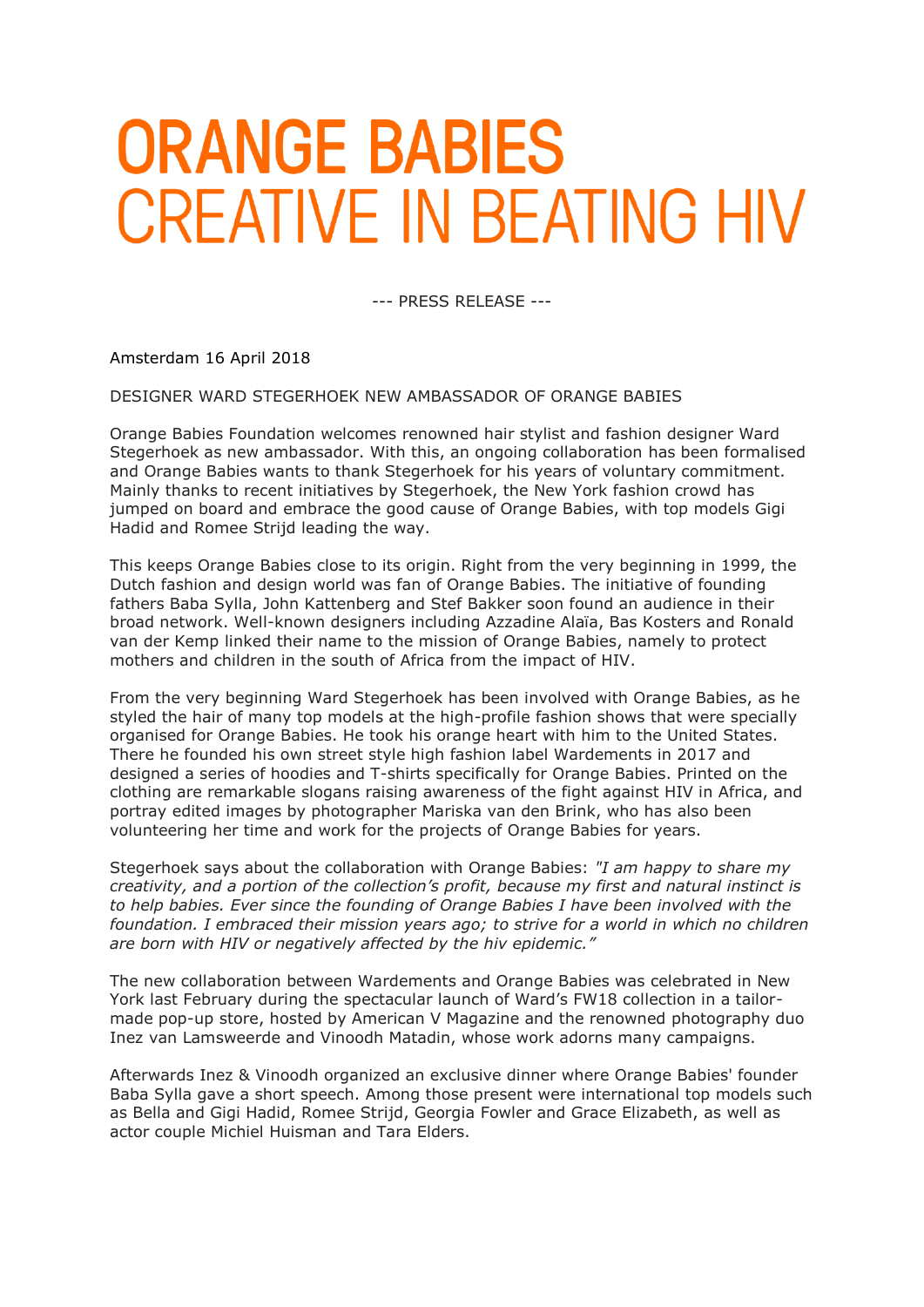Immediately after the launch, the products turned out to be an instant hit. Gigi Hadid was spotted on the street in her Orange Babies hoodie, which was picked up by V Magazine, the Evening Standard, the Daily Mail, and Dutch Vogue and newspaper de Telegraaf. The limited edition collection WARDEMENTS X ORANGE BABIES is for sale in the *[Vmagazine](http://vmagazineshop.com/wardements-shop/orange-babies-hoodie)* webshop.

Orange Babies receives the majority of the sales price, as well as the entire proceeds from the Gigi Hadid signed, and soon to be auctioned through Vmagiazine, hoodie.



Ward Stegerhoek, photo by Marcus Ohlsson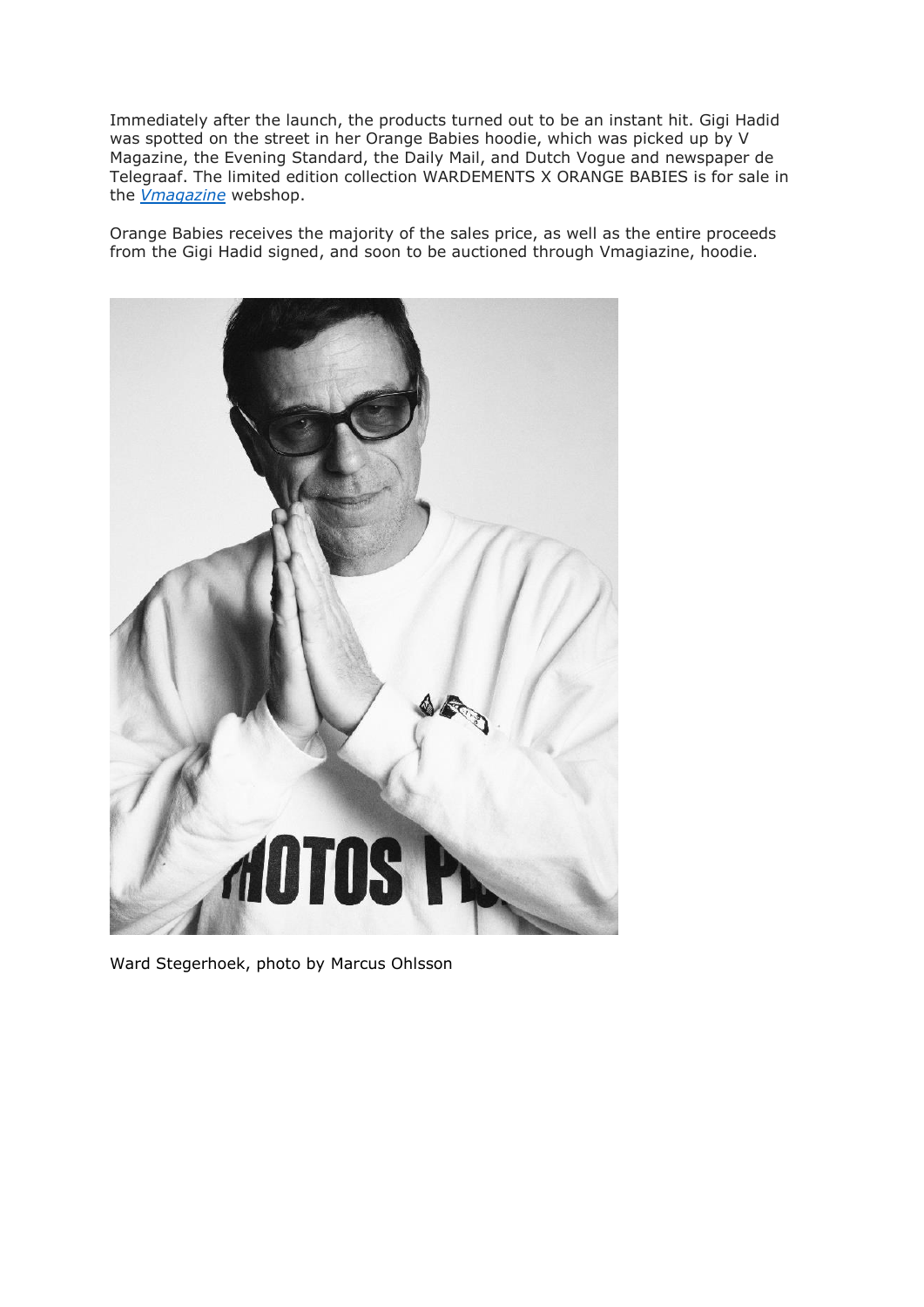

Gigi Hadid, photo by Freddy Baez/INSTARimages.com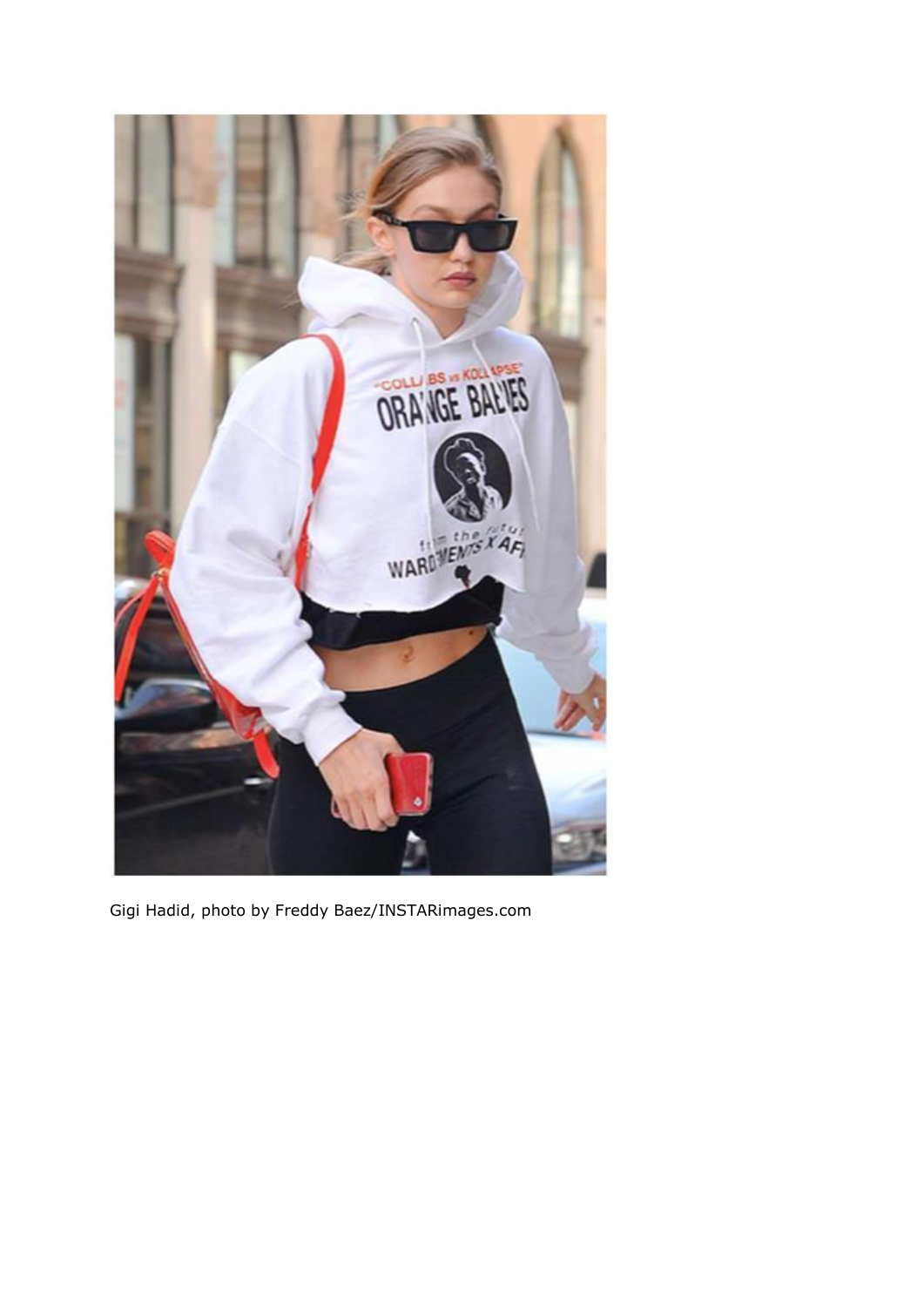

Michiel Huisman and Tara Elders having conversations